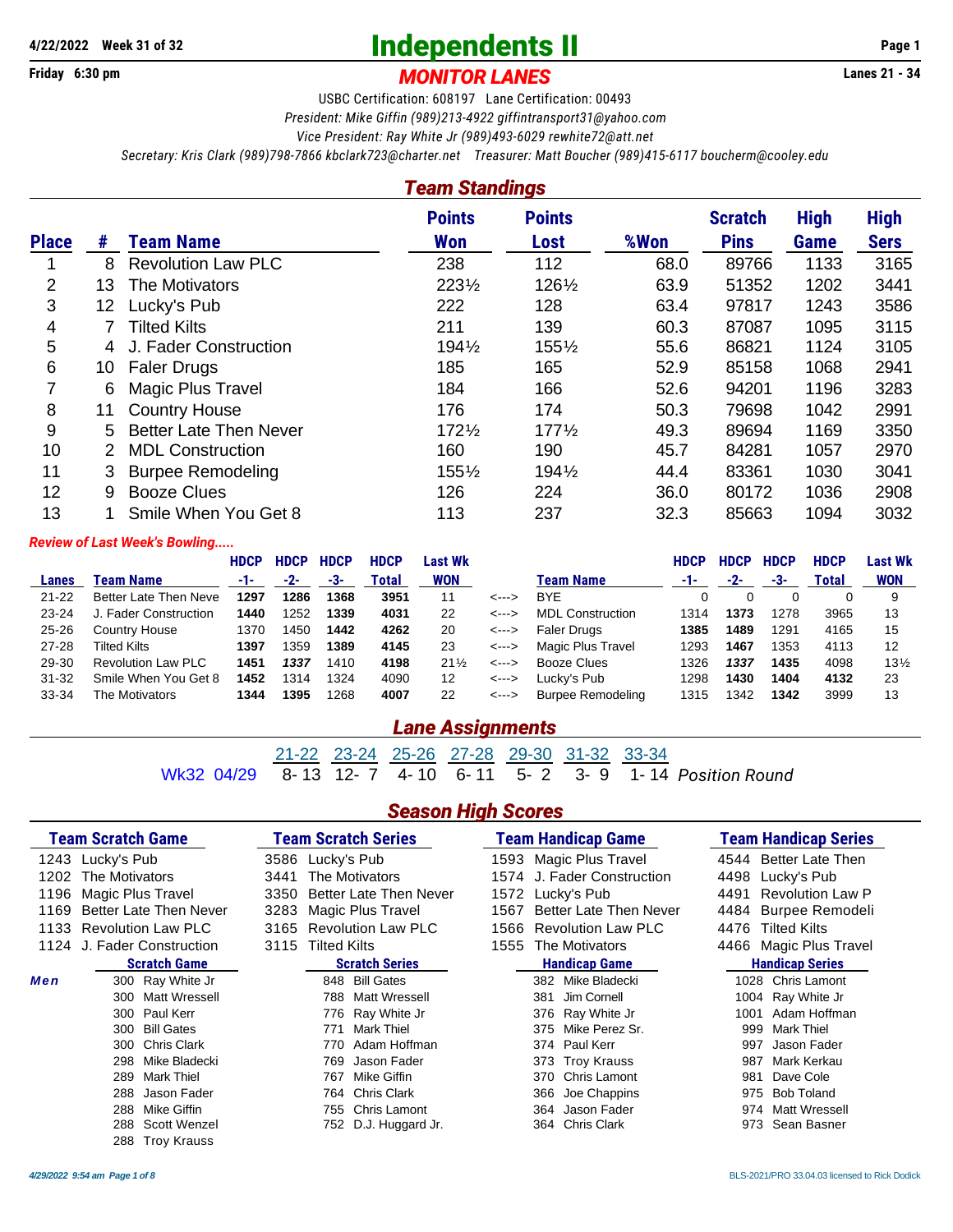#### *Season High Scores - Continued*

| <b>Women</b> | 289 Jen Grandmaison<br>265 Kris Clark<br>248 Madison Sursely<br>225 Becki Douglas<br>225 Tammy Doede<br>215 Devon White<br>213 Shelly Sabourin | 697 Kris Clark<br>Jen Grandmaison<br>664<br><b>Tammy Doede</b><br>614<br><b>Madison Sursely</b><br>592<br>Devon White<br>582<br>Shelly Sabourin<br>571<br>552 Becki Douglas | Jen Grandmaison<br>379.<br>350<br><b>Madison Sursely</b><br>344 Kris Clark<br>Becki Douglas<br>336<br><b>Tammy Doede</b><br>333<br>Devon White<br>329<br>328 Shelly Sabourin | 938 Tammy Doede<br>934 Kris Clark<br>Jen Grandmaison<br>928<br>927<br>Devon White<br>Shelly Sabourin<br>907<br><b>Madison Sursely</b><br>899<br>893 Becki Douglas |
|--------------|------------------------------------------------------------------------------------------------------------------------------------------------|-----------------------------------------------------------------------------------------------------------------------------------------------------------------------------|------------------------------------------------------------------------------------------------------------------------------------------------------------------------------|-------------------------------------------------------------------------------------------------------------------------------------------------------------------|
|              |                                                                                                                                                | <b>Last Week's Top Scores</b>                                                                                                                                               |                                                                                                                                                                              |                                                                                                                                                                   |
|              | <b>Team Scratch Game</b>                                                                                                                       | <b>Team Scratch Series</b>                                                                                                                                                  | <b>Team Handicap Game</b>                                                                                                                                                    | <b>Team Handicap Series</b>                                                                                                                                       |
|              | 1077 The Motivators                                                                                                                            | 3070 Lucky's Pub                                                                                                                                                            | 1489 Faler Drugs                                                                                                                                                             | 4262 Country House                                                                                                                                                |
| 1076         | Lucky's Pub                                                                                                                                    | 3053<br>The Motivators                                                                                                                                                      | <b>Magic Plus Travel</b><br>1467                                                                                                                                             | 4198<br><b>Revolution Law P</b>                                                                                                                                   |
| 1056         | Magic Plus Travel                                                                                                                              | 2968<br><b>Revolution Law PLC</b>                                                                                                                                           | Smile When You Get 8<br>1452                                                                                                                                                 | 4165<br><b>Faler Drugs</b>                                                                                                                                        |
| 1041         | <b>Revolution Law PLC</b>                                                                                                                      | 2880<br>Magic Plus Travel                                                                                                                                                   | 1451<br><b>Revolution Law PLC</b>                                                                                                                                            | 4145 Tilted Kilts                                                                                                                                                 |
| 1023         | Smile When You Get 8                                                                                                                           | Smile When You Get 8<br>2803                                                                                                                                                | <b>Country House</b><br>1450                                                                                                                                                 | Lucky's Pub<br>4132                                                                                                                                               |
|              | 1008 Faler Drugs                                                                                                                               | 2722 Faler Drugs                                                                                                                                                            | 1440 J. Fader Construction                                                                                                                                                   | 4113 Magic Plus Travel                                                                                                                                            |
| Men          | <b>Scratch Game</b><br>267 Matt Wressell                                                                                                       | <b>Scratch Series</b><br>699 Matt Wressell                                                                                                                                  | <b>Handicap Game</b><br>342 Dale Sheehan                                                                                                                                     | <b>Handicap Series</b><br>907 Adam Robishaw                                                                                                                       |
|              | 266 Dale Sheehan                                                                                                                               | Adam Robishaw<br>691                                                                                                                                                        | 336 Adam Robishaw                                                                                                                                                            | <b>CW Williamson</b><br>890                                                                                                                                       |
|              | 264 Adam Robishaw                                                                                                                              | <b>Toby Sidle</b><br>667                                                                                                                                                    | 330 Bob Toland                                                                                                                                                               | <b>Gary Miner</b><br>886                                                                                                                                          |
|              | 258 Kyle Lipp                                                                                                                                  | 659<br>CW Williamson                                                                                                                                                        | 327 Keith Barko                                                                                                                                                              | Matt Wressell<br>879.                                                                                                                                             |
|              | 254 Bob VanGuilder<br>246 Toby Sidle                                                                                                           | <b>Bob VanGuilder</b><br>647<br>634<br>Adam Hoffman                                                                                                                         | 327 Matt Wressell<br>326 Martin Keysor                                                                                                                                       | Cody Greene<br>878<br>872 Keith Barko                                                                                                                             |
|              | 242 Bob Toland                                                                                                                                 | Ray White Jr<br>634                                                                                                                                                         | 326 Kyle Lipp                                                                                                                                                                | Jeff Knapp<br>868                                                                                                                                                 |
|              | 238 Adam Hoffman                                                                                                                               | 625<br>Jeff Knapp                                                                                                                                                           | 324 Bob VanGuilder                                                                                                                                                           | <b>Mike Schultz</b><br>863                                                                                                                                        |
|              | 238 CW Williamson                                                                                                                              | Dale Sheehan<br>624                                                                                                                                                         | 323 Kevin Wenzel                                                                                                                                                             | Nathan Emmrich<br>858                                                                                                                                             |
|              | 235 Jason Fader                                                                                                                                | Nick Haga<br>621                                                                                                                                                            | 321<br>Frank Lovay                                                                                                                                                           | <b>Bob VanGuilder</b><br>857                                                                                                                                      |
|              | 235 Nick Haga<br>235<br>Martin Keysor                                                                                                          |                                                                                                                                                                             |                                                                                                                                                                              | 857 Frank Lovay                                                                                                                                                   |
| Women        | Jen Grandmaison<br>247                                                                                                                         | 581<br>Jen Grandmaison                                                                                                                                                      | 334 Jen Grandmaison                                                                                                                                                          | 842 Jen Grandmaison                                                                                                                                               |
|              | 210 Shelly Sabourin                                                                                                                            | <b>Madison Sursely</b><br>519                                                                                                                                               | Shelly Sabourin<br>321                                                                                                                                                       | 822 Shelly Sabourin                                                                                                                                               |
|              | 192 Becki Douglas                                                                                                                              | <b>Tammy Doede</b><br>491                                                                                                                                                   | 308 Becki Douglas                                                                                                                                                            | 818 Becki Douglas                                                                                                                                                 |
|              | <b>Kristie Fader</b><br>191<br>188 Liz Jones                                                                                                   | Shelly Sabourin<br>489<br>Liz Jones<br>483                                                                                                                                  | 303 Kristie Fader<br>282 Madison Sursely                                                                                                                                     | <b>Madison Sursely</b><br>813<br><b>Tammy Doede</b><br>809                                                                                                        |
|              | 184 Madison Sursely                                                                                                                            | Becki Douglas<br>470                                                                                                                                                        | 278 Liz Jones                                                                                                                                                                | <b>Kristie Fader</b><br>784                                                                                                                                       |
|              | 166 Tammy Doede                                                                                                                                | <b>Kristie Fader</b><br>448                                                                                                                                                 | 272 Tammy Doede                                                                                                                                                              | 753 Liz Jones                                                                                                                                                     |
|              | <b>Weekly Game Over Average</b>                                                                                                                |                                                                                                                                                                             | <b>Weekly Series over Average</b>                                                                                                                                            |                                                                                                                                                                   |
|              | <b>Game - Avg=Difference</b>                                                                                                                   |                                                                                                                                                                             | <b>Series - Avg=Difference</b>                                                                                                                                               |                                                                                                                                                                   |
| <b>Men</b>   | 266 - 204=62                                                                                                                                   | Dale Sheehan                                                                                                                                                                | 461 - 378=83                                                                                                                                                                 | <b>Cody Greene</b>                                                                                                                                                |
|              | 264 - 209=55                                                                                                                                   | Adam Robishaw                                                                                                                                                               | $691 - 627 = 64$                                                                                                                                                             | Adam Robishaw                                                                                                                                                     |
|              | $225 - 172 = 53$                                                                                                                               | <b>Keith Barko</b>                                                                                                                                                          | $586 - 525 = 61$                                                                                                                                                             | <b>Gary Miner</b>                                                                                                                                                 |
|              | $242 - 189 = 53$                                                                                                                               | <b>Bob Toland</b>                                                                                                                                                           |                                                                                                                                                                              |                                                                                                                                                                   |
| <b>Women</b> | 247 - 191=56                                                                                                                                   | Jen Grandmaison                                                                                                                                                             | $581 - 573 = 8$                                                                                                                                                              | Jen Grandmaison                                                                                                                                                   |
|              | $210 - 161 = 49$                                                                                                                               | <b>Shelly Sabourin</b>                                                                                                                                                      | $470 - 462 = 8$                                                                                                                                                              | Becki Douglas                                                                                                                                                     |
|              | $192 - 154 = 38$                                                                                                                               | Becki Douglas                                                                                                                                                               | 489 - 483=6                                                                                                                                                                  | <b>Shelly Sabourin</b>                                                                                                                                            |
|              |                                                                                                                                                |                                                                                                                                                                             | <b>Individual High Averages</b>                                                                                                                                              |                                                                                                                                                                   |
| <b>Men</b>   | 229.67                                                                                                                                         | <b>Bill Gates</b>                                                                                                                                                           | <b>Women</b><br>201.51                                                                                                                                                       | <b>Kris Clark</b>                                                                                                                                                 |
|              | 224.87                                                                                                                                         | <b>Matt Wressell</b>                                                                                                                                                        | 192.00                                                                                                                                                                       | Jen Grandmaison                                                                                                                                                   |
|              | 218.59                                                                                                                                         | Adam Hoffman                                                                                                                                                                | 177.47                                                                                                                                                                       | <b>Madison Sursely</b>                                                                                                                                            |
|              | 218.41                                                                                                                                         | Ray White Jr                                                                                                                                                                | 167.50                                                                                                                                                                       | <b>Tammy Doede</b>                                                                                                                                                |
|              | 217.73                                                                                                                                         | Mike Giffin                                                                                                                                                                 | 164.12                                                                                                                                                                       | Devon White                                                                                                                                                       |
|              | 215.75                                                                                                                                         | <b>Chris Clark</b>                                                                                                                                                          | 161.37                                                                                                                                                                       |                                                                                                                                                                   |
|              |                                                                                                                                                |                                                                                                                                                                             |                                                                                                                                                                              | <b>Shelly Sabourin</b>                                                                                                                                            |
|              | 215.08                                                                                                                                         | D.J. Huggard Jr.                                                                                                                                                            | 154.25                                                                                                                                                                       | Becki Douglas                                                                                                                                                     |

212.91 Bob VanGuilder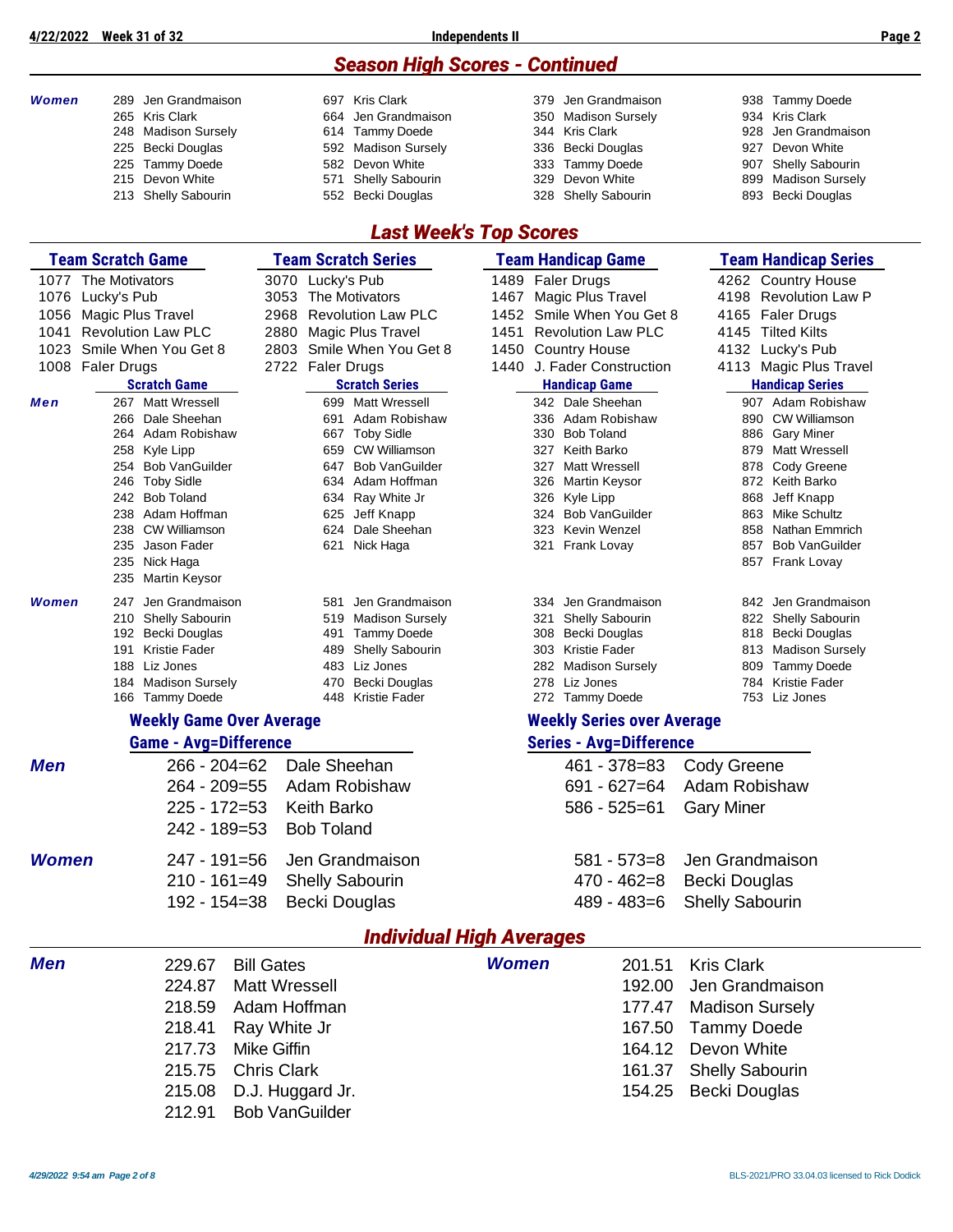#### *Team Rosters*

# **1 - Smile When You Get 8** Lane 33

|                       |                 |     |                 |    |     |       |     |       | <b>High</b> | <b>High</b> |
|-----------------------|-----------------|-----|-----------------|----|-----|-------|-----|-------|-------------|-------------|
| <b>Name</b>           | <b>Avg HDCP</b> |     | <b>Pins Gms</b> |    | -1- | $-2-$ | -3- | Total | Game        | <b>Sers</b> |
| <b>Bob VanGuilder</b> | 212             | 70  | 19801           | 93 | 254 | 190   | 203 | 647   | 258         | 737         |
| <b>Sully Sullivan</b> | 182             | 94  | 9831            | 54 | 146 | 162   | 169 | 477   | 258         | 645         |
| <b>Bob Toland</b>     | 189             | 88  | 14217           | 75 | 242 | 161   | 183 | 586   | 246         | 705         |
| Sam Figueroa          | 181             | 95  | 14671           | 81 | 203 | 163   | 164 | 530   | 249         | 646         |
| Al Gerken             | 196             | 83  | 16663           | 85 | 178 | 209   | 176 | 563   | 267         | 692         |
| Anne M. Sullivan      | 122             | 142 | 6984            | 57 |     |       |     |       | 180         | 446         |

## **2 - MDL Construction** Lane 30

|                      |                 |     |                 |    |      |      |      |       | <b>High</b> | <b>High</b> |
|----------------------|-----------------|-----|-----------------|----|------|------|------|-------|-------------|-------------|
| <b>Name</b>          | <b>Avg HDCP</b> |     | <b>Pins Gms</b> |    | -1-  | -2-  | -3-  | Total | <b>Game</b> | <b>Sers</b> |
| Troy D. Krauss       | 190             | 88  | 17752           | 93 | 198  | 169  | 153  | 520   | 288         | 656         |
| <b>Becki Douglas</b> | 154             | 116 | 13420           | 87 | 132  | 192  | 146  | 470   | 225         | 552         |
| Devon D. White       | 164             | 108 | 9847            | 60 | a180 | a180 | a180 | 540   | 215         | 582         |
| Ron Berry Jr.        | 179             | 96  | 14182           | 79 | 144  | 154  | 147  | 445   | 265         | 643         |
| Ray E. White Jr      | 218             | 65  | 13760           | 63 | 208  | 226  | 200  | 634   | 300         | 776         |
| <b>Rob Corrion</b>   | 188             | 89  | 2822            | 15 |      |      |      | 0     | 257         | 616         |
| <b>Steve Katt</b>    | bk190           | 88  | 1237            | 6  |      |      |      | 0     | 236         | 634         |
| Michael J. Perez Jr  | 217             | 66  | 3269            | 15 |      |      |      |       | 269         | 703         |

## **3 - Burpee Remodeling** Lane 31

|                     |                 |     |                 |    |     |       |     |              | <b>High</b> | <b>High</b> |
|---------------------|-----------------|-----|-----------------|----|-----|-------|-----|--------------|-------------|-------------|
| <b>Name</b>         | <b>Avg HDCP</b> |     | <b>Pins Gms</b> |    | -1- | $-2-$ | -3- | <b>Total</b> | <b>Game</b> | <b>Sers</b> |
| Jim Cornell         | 182             | 94  | 15884           | 87 | 169 | 193   | 180 | 542          | 285         | 674         |
| Bob Burpee Sr.      | 154             | 116 | 12068           | 78 | 135 | 161   | 161 | 457          | 214         | 551         |
| Kevin J. Atwood     | 167             | 106 | 8557            | 51 | 154 | 174   | 163 | 491          | 212         | 604         |
| Sean M. Basner      | 194             | 84  | 13989           | 72 | 163 | 201   | 162 | 526          | 263         | 709         |
| Dewey J. Basner II  | 208             | 73  | 17503           | 84 | 223 | 142   | 205 | 570          | 278         | 735         |
| Dewey J. Basner Sr. | 155             | 116 | 10594           | 68 |     |       |     |              | 203         | 564         |

## **4 - J. Fader Construction** Lane 25

|                    |                 |     |                 |    |     |       |     |       | <b>High</b> | <b>High</b> |
|--------------------|-----------------|-----|-----------------|----|-----|-------|-----|-------|-------------|-------------|
| <b>Name</b>        | <b>Avg HDCP</b> |     | <b>Pins Gms</b> |    | -1- | $-2-$ | -3- | Total | <b>Game</b> | <b>Sers</b> |
| Madison I. Sursely | 177             | 98  | 13843           | 78 | 184 | 180   | 155 | 519   | 248         | 592         |
| Kristie L. Fader   | 159             | 112 | 7179            | 45 | 191 | 113   | 144 | 448   | 225         | 569         |
| John P. Switek     | 176             | 99  | 13776           | 78 | 147 | 166   | 165 | 478   | 255         | 639         |
| Jason L. Fader     | 210             | 72  | 16418           | 78 | 235 | 176   | 206 | 617   | 288         | 769         |
| Adam M. Hoffman    | 218             | 65  | 17706           | 81 | 238 | 172   | 224 | 634   | 279         | 770         |
| Mike Perez Sr.     | 163             | 109 | 11773           | 72 |     |       |     |       | 267         | 615         |
| Cody L. Hoffman    | 200             | 80  | 1807            | 9  |     |       |     | 0     | 259         | 647         |
| Cole J. Fader      | 185             | 92  | 3894            | 21 |     |       |     |       | 257         | 616         |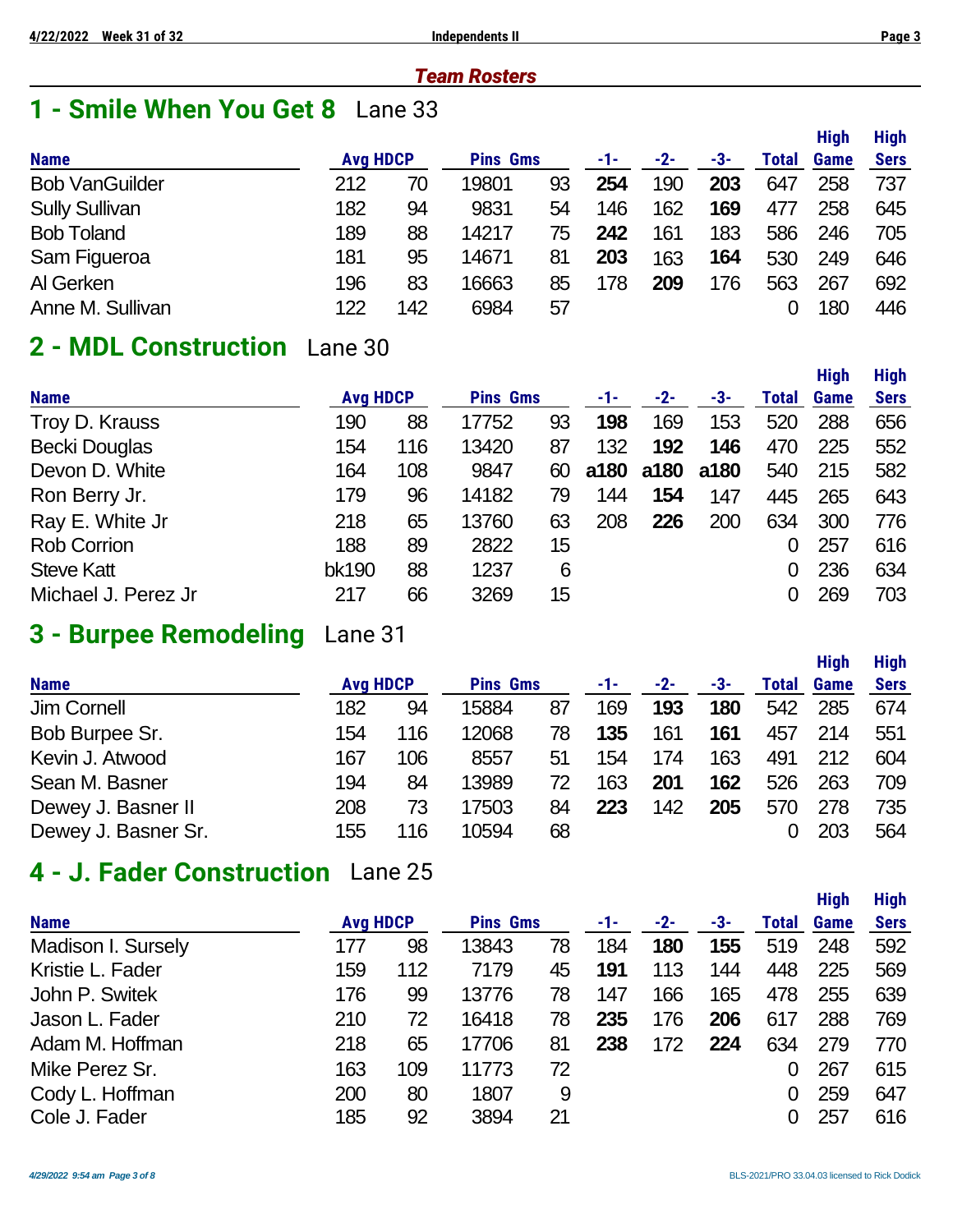# **5 - Better Late Then Never** Lane 29

|                           |                 |     |                 |    |     |       |     |       | <b>High</b> | <b>High</b> |
|---------------------------|-----------------|-----|-----------------|----|-----|-------|-----|-------|-------------|-------------|
| <b>Name</b>               | <b>Avg HDCP</b> |     | <b>Pins Gms</b> |    | -1- | $-2-$ | -3- | Total | Game        | <b>Sers</b> |
| Mark R. Kerkau            | 187             | 90  | 13497           | 72 | 175 | 173   | 201 | 549   | 246         | 705         |
| Jerry F. Pudvan Sr        | 182             | 94  | 7645            | 42 | 200 | 187   | 138 | 525   | 243         | 619         |
| <b>Brian T. Boelter</b>   | 185             | 92  | 13354           | 72 | 187 | 167   | 176 | 530   | 246         | 617         |
| <b>Chris Clark</b>        | 215             | 68  | 15534           | 72 | 158 | 167   | 185 | 510   | 300         | 764         |
| Kyle R. Lipp              | 214             | 68  | 9649            | 45 | 167 | 182   | 258 | 607   | 267         | 736         |
| Darin K. Laughton         | 161             | 111 | 11115           | 69 |     |       |     |       | 244         | 590         |
| <b>Mike Giffin</b>        | 217             | 66  | 14370           | 66 |     |       |     |       | 288         | 767         |
| <b>Brandon D. Willett</b> | 210             | 72  | 3159            | 15 |     |       |     |       | 266         | 690         |

# **6 - Magic Plus Travel** Lane 27

|                     |                 |    |                 |                 |     |     |     |       | <b>High</b> | <b>High</b> |
|---------------------|-----------------|----|-----------------|-----------------|-----|-----|-----|-------|-------------|-------------|
| <b>Name</b>         | <b>Avg HDCP</b> |    | <b>Pins Gms</b> |                 | -1- | -2- | -3- | Total | <b>Game</b> | <b>Sers</b> |
| Dale W. Sheehan     | 204             | 76 | 14728           | 72              | 169 | 266 | 189 | 624   | 267         | 719         |
| Jen L. Grandmaison  | 192             | 86 | 12096           | 63              | 135 | 247 | 199 | 581   | 289         | 664         |
| Liz Jones           | 186             | 91 | 10063           | 54              | 188 | 148 | 147 | 483   | 256         | 636         |
| <b>Mike Schultz</b> | 194             | 84 | 2913            | 15 <sub>2</sub> | 211 | 202 | 192 | 605   | 249         | 642         |
| Kevin J. Green      | 208             | 73 | 11283           | 54              | 179 | 193 | 215 | 587   | 258         | 703         |
| D.J. Huggard Jr.    | 215             | 68 | 16776           | 78              |     |     |     |       | 279         | 752         |
| Kyle B. Grandmaison | 210             | 72 | 12626           | 60              |     |     |     |       | 266         | 723         |
| <b>Kris Clark</b>   | 201             | 79 | 14509           | 72              |     |     |     |       | 265         | 697         |

# **7 - Tilted Kilts** Lane 24

|                        |                 |     |                 |    |     |       |     |              | <b>High</b> | <b>High</b> |
|------------------------|-----------------|-----|-----------------|----|-----|-------|-----|--------------|-------------|-------------|
| <b>Name</b>            | <b>Avg HDCP</b> |     | <b>Pins Gms</b> |    | -1- | $-2-$ | -3- | <b>Total</b> | <b>Game</b> | <b>Sers</b> |
| <b>Tom Grandmaison</b> | 193             | 85  | 17372           | 90 | 209 | 181   | 193 | 583          | 257         | 701         |
| Justin M. Foley        | 153             | 117 | 7833            | 51 | 144 | 202   | 150 | 496          | 211         | 577         |
| John D. Bladecki       | 175             | 100 | 6311            | 36 | 195 | 158   | 167 | 520          | 243         | 602         |
| Dave Cole              | 180             | 96  | 15162           | 84 | 154 | 158   | 203 | 515          | 268         | 687         |
| Mike Bladecki          | 204             | 76  | 19026           | 93 | 219 | 184   | 200 | 603          | 298         | 723         |
| David Foy              | 186             | 91  | 3355            | 18 |     |       |     | 0            | 256         | 578         |
| Mike Vermeersch        | 200             | 80  | 7805            | 39 |     |       |     | 0            | 259         | 685         |
| Jeff M. Bladecki       | 198             | 81  | 4763            | 24 |     |       |     | 0            | 278         | 683         |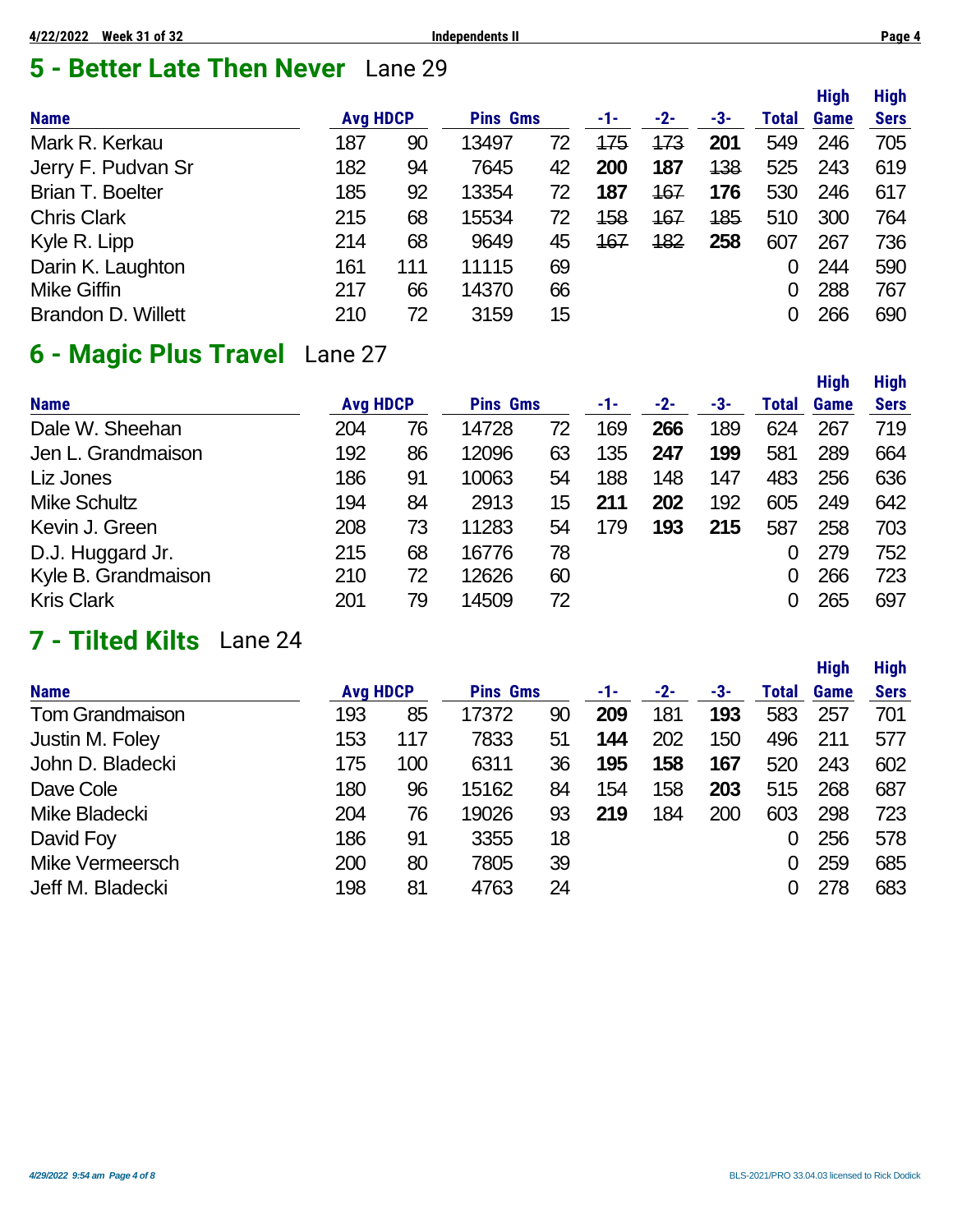# **8 - Revolution Law PLC** Lane 21

|                      |                 |     |                 |    |     |       |     |       | <b>High</b> | <b>High</b> |
|----------------------|-----------------|-----|-----------------|----|-----|-------|-----|-------|-------------|-------------|
| <b>Name</b>          | <b>Avg HDCP</b> |     | <b>Pins Gms</b> |    | -1- | $-2-$ | -3- | Total | Game        | <b>Sers</b> |
| Gary L. Miner        | 176             | 99  | 6892            | 39 | 189 | 200   | 197 | 586   | 245         | 616         |
| <b>Chris Lamont</b>  | 194             | 84  | 16378           | 84 | 231 | 143   | 167 | 541   | 279         | 755         |
| Jeff Knapp           | 198             | 81  | 17266           | 87 | 214 | 212   | 199 | 625   | 258         | 686         |
| Nick Haga            | 211             | 71  | 16481           | 78 | 235 | 181   | 205 | 621   | 279         | 732         |
| <b>Matt Boucher</b>  | 206             | 75  | 18000           | 87 | 172 | 191   | 232 | 595   | 266         | 707         |
| Scott J. Lamont      | 164             | 108 | 9373            | 57 |     |       |     | 0     | 219         | 553         |
| <b>Rob Thibeault</b> | 155             | 116 | 4658            | 30 |     |       |     |       | 200         | 489         |
| James M. Potts Jr.   | bk134           | 132 | 0               | 0  |     |       |     |       | 0           | 0           |

# **9 - Booze Clues** Lane 32

|                    |                 |     |                 |    |     |       |     |       | <b>High</b> | <b>High</b> |
|--------------------|-----------------|-----|-----------------|----|-----|-------|-----|-------|-------------|-------------|
| <b>Name</b>        | <b>Avg HDCP</b> |     | <b>Pins Gms</b> |    | -1- | $-2-$ | -3- | Total | <b>Game</b> | <b>Sers</b> |
| Shelly L. Sabourin | 161             | 111 | 12587           | 78 | 145 | 134   | 210 | 489   | 213         | 571         |
| Tammy L. Doede     | 167             | 106 | 12060           | 72 | 166 | 159   | 166 | 491   | 225         | 614         |
| <b>Chris Roupe</b> | 168             | 105 | 12141           | 72 | 126 | 176   | 150 | 452   | 221         | 606         |
| Martin A. Keysor   | 186             | 91  | 12857           | 69 | 203 | 135   | 235 | 573   | 244         | 657         |
| Frank L. Lovay     | 178             | 97  | 11785           | 66 | 177 | 224   | 165 | 566   | 235         | 585         |
| Kyle K. Newman     | 170             | 104 | 11249           | 66 |     |       |     |       | 246         | 612         |
| Mark B. Ouellette  | 169             | 104 | 3048            | 18 |     |       |     | 0     | 213         | 558         |
| Justin G. Haga     | <b>bk218</b>    | 65  | 1300            | 6  |     |       |     |       | 248         | 718         |

## **10 - Faler Drugs** Lane 26

|                   |                 |     |                 |    |     |       |     |       | <b>High</b> | <b>High</b> |
|-------------------|-----------------|-----|-----------------|----|-----|-------|-----|-------|-------------|-------------|
| <b>Name</b>       | <b>Avg HDCP</b> |     | <b>Pins Gms</b> |    | -1- | $-2-$ | -3- | Total | Game        | <b>Sers</b> |
| Keith A. Barko    | 172             | 102 | 11415           | 66 | 187 | 225   | 154 | 566   | 237         | 619         |
| Kevin E. Wenzel   | 165             | 108 | 7429            | 45 | 156 | 215   | 134 | 505   | 215         | 558         |
| Nathan D. Emmrich | 182             | 94  | 7648            | 42 | 189 | 193   | 191 | 573   | 222         | 617         |
| Steven D. Emmrich | 180             | 96  | 11897           | 66 | 177 | 160   | 154 | 491   | 257         | 637         |
| Scott E. Wenzel   | 198             | 81  | 12511           | 63 | 195 | 215   | 177 | 587   | 288         | 663         |
| Dave Friebe       | 197             | 82  | 12434           | 63 |     |       |     | 0     | 256         | 640         |
| Tom Lumsden       | 197             | 82  | 11252           | 57 |     |       |     | Ω     | 257         | 717         |
| Mike Wenzel       | 167             | 106 | 10032           | 60 |     |       |     | 0     | 244         | 606         |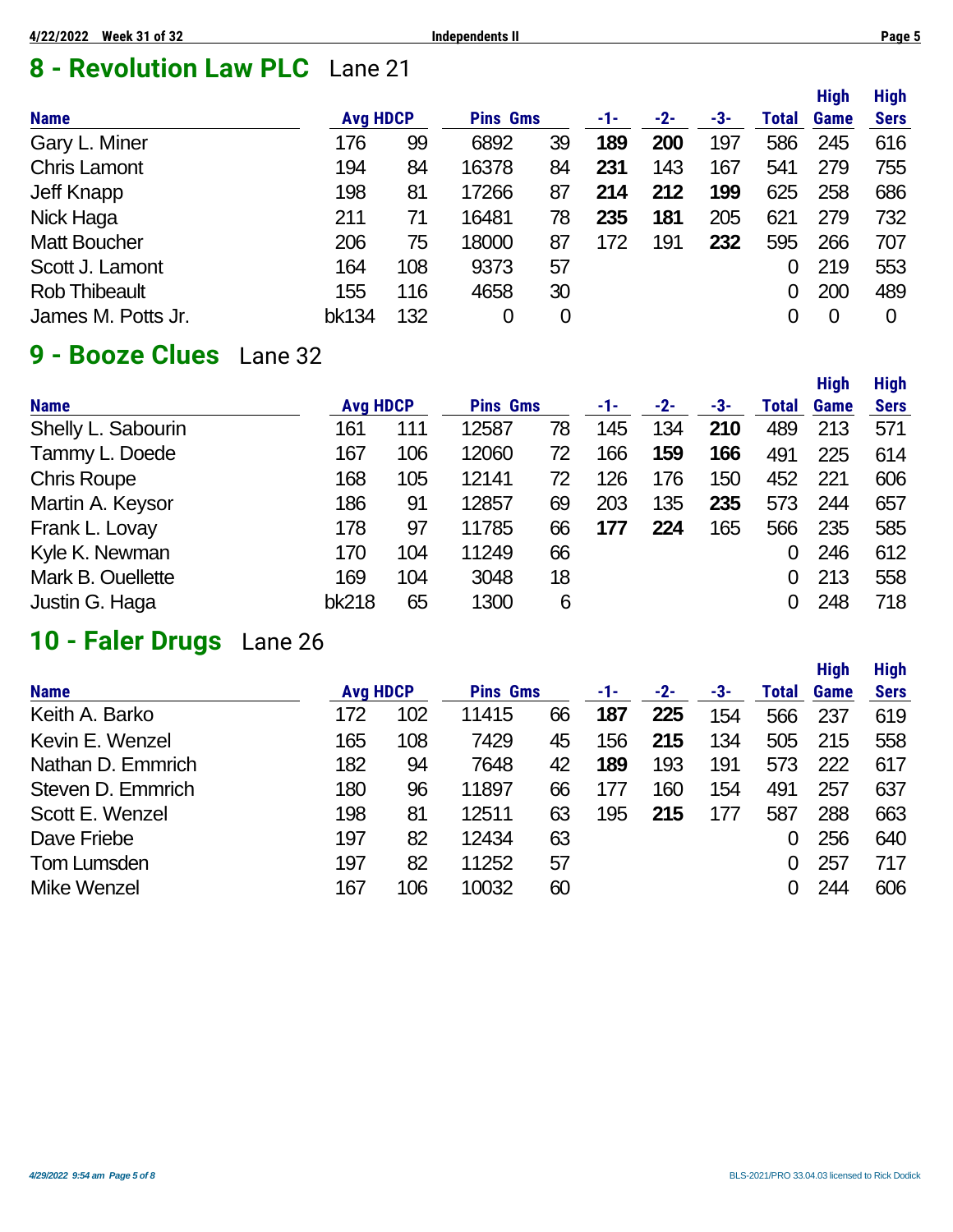# **11 - Country House** Lane 28

|                       |                 |     |                 |        |     |       |     |       | <b>High</b> | <b>High</b> |
|-----------------------|-----------------|-----|-----------------|--------|-----|-------|-----|-------|-------------|-------------|
| <b>Name</b>           | <b>Avg HDCP</b> |     | <b>Pins Gms</b> |        | -1- | $-2-$ | -3- | Total | Game        | <b>Sers</b> |
| <b>Pat Turek</b>      | 162             | 110 | 5863            | 36     | 147 | 182   | 173 | 502   | 230         | 554         |
| Cody P. Greene        | 127             | 138 | 10294           | 81     | 128 | 155   | 178 | 461   | 195         | 507         |
| Brian E. Sabourin     | 154             | 116 | 13107           | 85     | 144 | 176   | 181 | 501   | 222         | 587         |
| <b>Terry Sabourin</b> | 188             | 89  | 9609            | 51     | 197 | 199   | 185 | 581   | 249         | 629         |
| Aaron L. Sabourin     | 193             | 85  | 15693           | 81     | 214 | 198   | 185 | 597   | 257         | 666         |
| <b>Josh Greene</b>    | 193             | 85  | 16236           | 84     |     |       |     |       | 266         | 708         |
| Dennis M. Dautel      | 228             | 57  | 3428            | $15\,$ |     |       |     |       | 278         | 737         |
| Michele M. Sabourin   | 147             | 122 | 3093            | 21     |     |       |     |       | 197         | 493         |

# **12 - Lucky's Pub** Lane 23

|                      |                 |     |                 |    |     |       |     |       | <b>High</b> | <b>High</b> |
|----------------------|-----------------|-----|-----------------|----|-----|-------|-----|-------|-------------|-------------|
| <b>Name</b>          | <b>Avg HDCP</b> |     | <b>Pins Gms</b> |    | -1- | $-2-$ | -3- | Total | Game        | <b>Sers</b> |
| Kevin A. Bittner     | 202             | 78  | 3645            | 18 | 154 | 196   | 193 | 543   | 268         | 738         |
| Paul I. Kerr         | 208             | 73  | 15020           | 72 | 212 | 199   | 184 | 595   | 300         | 704         |
| <b>CW Williamson</b> | 203             | 77  | 14675           | 72 | 187 | 234   | 238 | 659   | 277         | 695         |
| Mark L. Thiel        | 211             | 71  | 16496           | 78 | 172 | 234   | 168 | 574   | 289         | 771         |
| Matt J. Wressell     | 224             | 60  | 17540           | 78 | 219 | 213   | 267 | 699   | 300         | 788         |
| <b>Bill L. Gates</b> | 229             | 56  | 15847           | 69 |     |       |     |       | 300         | 848         |
| Joe S. Chappins      | 190             | 88  | 12574           | 66 |     |       |     |       | 278         | 665         |
| Pam Kerr             | 156             | 115 | 940             | 6  |     |       |     |       | 173         | 481         |

### **13 - The Motivators** Lane 22

|                     |                 |    |                 |    |     |       |     |       | <b>High</b> | <b>High</b> |
|---------------------|-----------------|----|-----------------|----|-----|-------|-----|-------|-------------|-------------|
| <b>Name</b>         | <b>Avg HDCP</b> |    | <b>Pins Gms</b> |    | -1- | $-2-$ | -3- | Total | <b>Game</b> | <b>Sers</b> |
| Tom Zlomak          | 203             | 77 | 6107            | 30 | 216 | 150   | 164 | 530   | 246         | 699         |
| Tom E. Popielarz    | 211             | 71 | 7619            | 36 | 180 | 216   | 168 | 564   | 269         | 709         |
| Adam J. Robishaw    | 212             | 70 | 5092            | 24 | 191 | 264   | 236 | 691   | 279         | 691         |
| Richie A. Beckman   | 230             | 56 | 4845            | 21 | 211 | 201   | 189 | 601   | 300         | 780         |
| Toby L. Sidle       | 236             | 51 | 9915            | 42 | 228 | 246   | 193 | 667   | 299         | 827         |
| Mark G. Faupel      | 197             | 82 | 6519            | 33 |     |       |     |       | 248         | 704         |
| <b>Ron Frank</b>    | 203             | 77 | 7315            | 36 |     |       |     |       | 268         | 657         |
| Brian A. McMahon Jr | 238             | 49 | 2145            | 9  |     |       |     |       | 300         | 764         |

## **14 - BYE** Lane 34

| <b>Name</b>   | <b>Avg HDCP</b> |    | <b>Pins Gms</b> |   | -1- | $-2-$ | -3- | Total | <b>High</b><br><b>Game</b> | <b>High</b><br><b>Sers</b> |
|---------------|-----------------|----|-----------------|---|-----|-------|-----|-------|----------------------------|----------------------------|
| <b>VACANT</b> | 180             | 96 | 0               | 0 |     |       |     |       |                            |                            |
| <b>VACANT</b> | 180             | 96 | O               |   |     |       |     |       | 0                          |                            |
| <b>VACANT</b> | 180             | 96 | 0               | 0 |     |       |     |       | 0                          |                            |
| <b>VACANT</b> | 180             | 96 | 0               | 0 |     |       |     |       | 0                          |                            |
| <b>VACANT</b> | 180             | 96 |                 |   |     |       |     |       |                            |                            |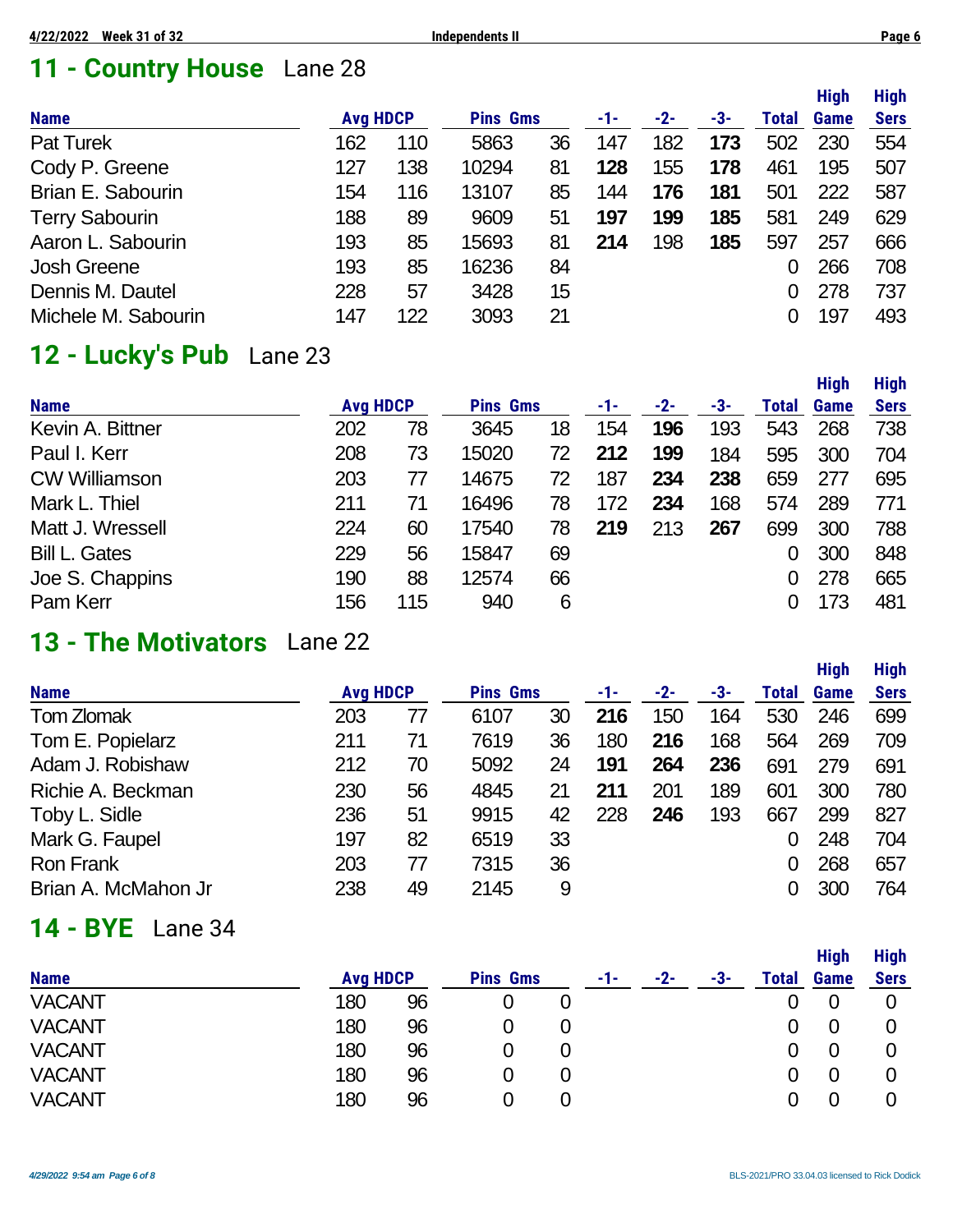|  | <b>This Week's Statistics</b> |
|--|-------------------------------|
|  |                               |

|                                   | <b>Over All</b> | <b>Men</b>          | <b>Women</b>     |
|-----------------------------------|-----------------|---------------------|------------------|
| How many people bowled            | 64              | 57                  | 7                |
| Number of games bowled            | 192             | 171                 | 21               |
| Actual average of week's scores   | 184.89          | 187.23              | 165.76           |
| How many games above average      | 79              | 71                  | 8                |
| How many games below average      | 112             | 99                  | 13               |
| Pins above/below average per game | $-4.88$         | $-4.84$             | $-5.24$          |
| How many people raised average    | 24              | 21                  | 3                |
| by this amount                    | 0.57            | 0.64                | 0.08             |
| How many people went down         | 40              | 36                  | 4                |
| by this amount                    | $-0.86$         | $-0.89$             | $-0.64$          |
| League average before bowling     | 190.25          | 192.54              | 171.55           |
| League average after bowling      | 189.92          | 192.22              | 171.21           |
| Change in league average          | $-0.33$         | $-0.33$             | $-0.33$          |
| 800s                              |                 |                     |                  |
| 775s                              |                 |                     |                  |
| 750s                              |                 |                     |                  |
| 725s                              |                 |                     |                  |
| 700s                              |                 |                     |                  |
| 675s                              | $\overline{c}$  | $\overline{2}$      |                  |
| 650s                              | $\overline{2}$  | $\overline{2}$      |                  |
| 625s                              | 4               | 4                   |                  |
| 600s                              | 7               | 7                   |                  |
| 575s                              | 10              | 9                   | 1                |
| 550s                              | 8               | 8                   |                  |
| 525s                              | 9               | 9                   |                  |
| 500s                              | 8<br>8          | $\overline{7}$<br>5 | $\mathbf 1$<br>3 |
| 475s                              | 4               | 3                   | $\mathbf 1$      |
| 450s<br>425s                      | $\overline{2}$  | 1                   | 1                |
| 400s                              |                 |                     |                  |
| below 400                         |                 |                     |                  |
|                                   |                 |                     |                  |
| 300s                              |                 |                     |                  |
| 275s                              |                 |                     |                  |
| 250s                              | 5               | 5                   |                  |
| 225s                              | 16              | 15                  | 1                |
| 200s                              | 37              | 36                  | 1                |
| 175s                              | 60              | 54                  | 6                |
| 150s                              | 50              | 46                  | 4                |
| 125s                              | 23              | 15                  | 8                |
| 100s                              | 1               |                     | 1                |
| below 100                         |                 |                     |                  |